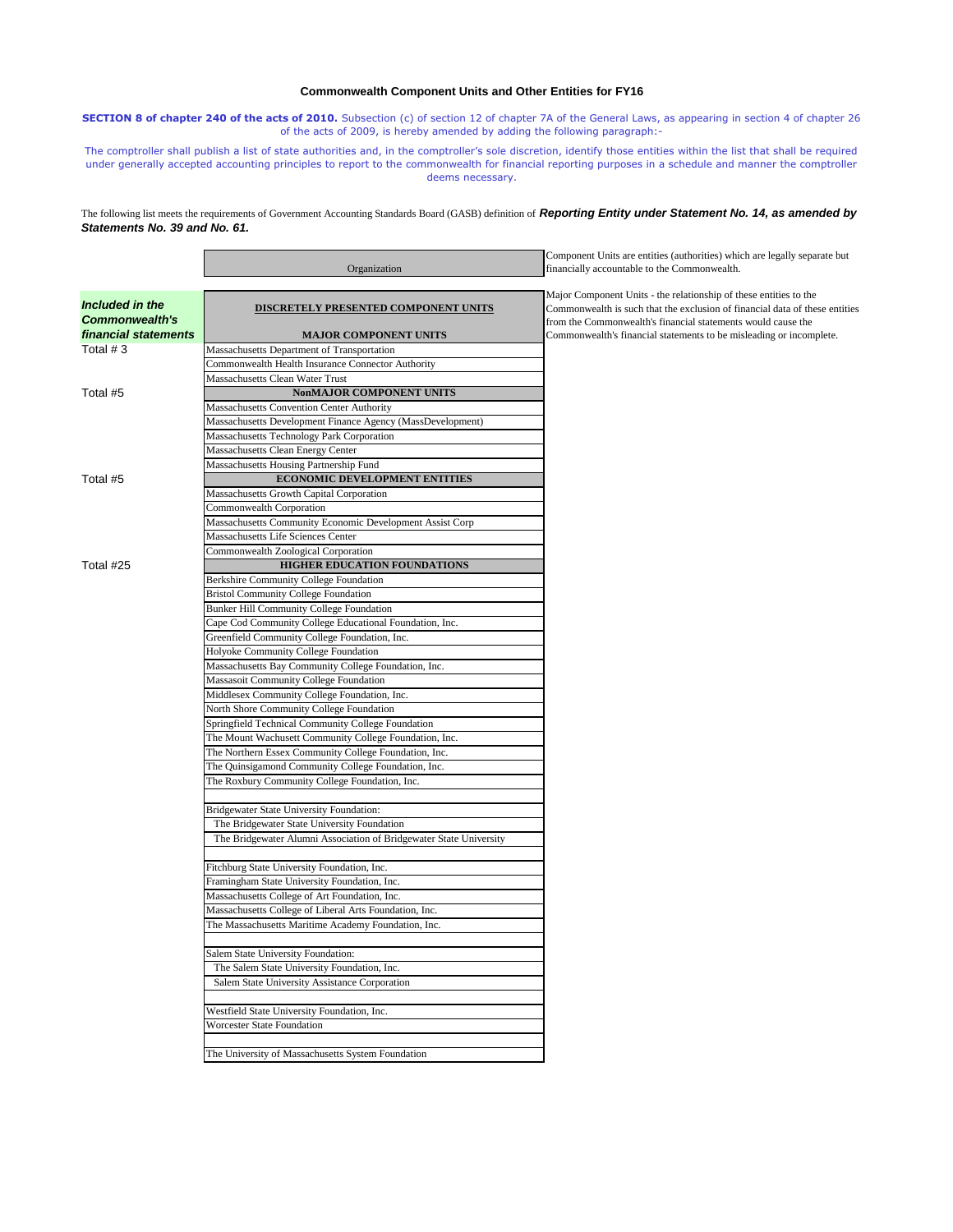Total # 3 **BLENDED COMPONENT UNITS** 

Massachusetts School Building Authority (MSBA) Massachusetts Municipal Depository Trust (MMDT) Pension Reserves Investment Trust Fund (PRIT)

Blended component units are entities that are legally separate from the Commonwealth but are so related to the Commonwealth that they are, in substance, the same as the Commonwealth, are entities providing services entirely to the Commonwealth or the entities' total debt is to be repaid entirely or almost entirely with resources of the Commonwealth.

**Separately audited but not legally separate from the Commonwealth** Massachusetts State Lottery Commission (LOT) University of Massachusetts System The State Universities The Community Colleges

## *Not included in the Commonwealth's*

*financial statements* **RELATED ORGANIZATION** Massachusetts Educational Finance Authority Massachusetts Housing Finance Agency Massachusetts Port Authority **MassVentures** 

| POTENTIAL COMPONENT UNITS                                        |
|------------------------------------------------------------------|
| Berkshire Regional Planning Commission                           |
| Cape Cod Commission                                              |
| Central Massachusetts Regional Planning Commission               |
| Martha's Vineyard Commission                                     |
| Massachusetts Business Development Corporation                   |
| Massachusetts Educational Finance Authority                      |
| Massachusetts Export Center                                      |
| Massachusetts International Trade Council                        |
| Massachusetts Municipal Wholesale Electric Company               |
| Massachusetts Service Alliance                                   |
| Massachusetts Small Business Development Center (MSBDC)          |
| Massachusetts Technology Development Corporation (MTDC)          |
| Massachusetts Water Resources Authority                          |
| Merrimack Valley Planning Commission                             |
| Metropolitan Area Planning Council                               |
| Montachusett Regional Planning Commission                        |
| Nantucket Planning and Economic Development Commission           |
| Northern Middlesex Council of Governments                        |
| Old Colony Planning Council                                      |
| Pioneer Valley Planning Commission                               |
| Wood's Hole, Martha's Vineyard and Nantucket Steamship Authority |
| Insurance Fraud Bureau (IFB)                                     |

## Related Organizations are entities which are created by state legislation but which do not have material financial benefit/burden relationships with the Commonwealth.

Potential Component Units are entities created by legislation but are independent of the Commonwealth because they do not have any financial benefit/burden relationship or any administrative dependency with the Commonwealth.

*Included in the MassDOT's financial*   $statements$ 

| MassDOT ENTITIES                             |
|----------------------------------------------|
| Massachusetts Bay Transpiration Authority    |
| <b>Massachusetts Turnpike Authority</b>      |
|                                              |
| <b>Regional Transit Authorities</b>          |
| Berkshire Regional Transit Authority         |
| <b>Brockton Area Transit Authority</b>       |
| Cape Ann Transportation Authority            |
| Cape Cod Regional Transit Authority          |
| Franklin Regional Transit Authority          |
| Greater Attleboro/Taunton Regional Authority |
| Lowell Regional Transit Authority            |
| Martha's Vineyard Transit Authority          |
|                                              |

MassDOT entities are component entities of the Massachusetts Department of Transportation and are included in the MassDOT's financial report. These entities are indirectly included in the Commonwealth's financial statements as MassDOT is reported as a major component unit of the Commonwealth.